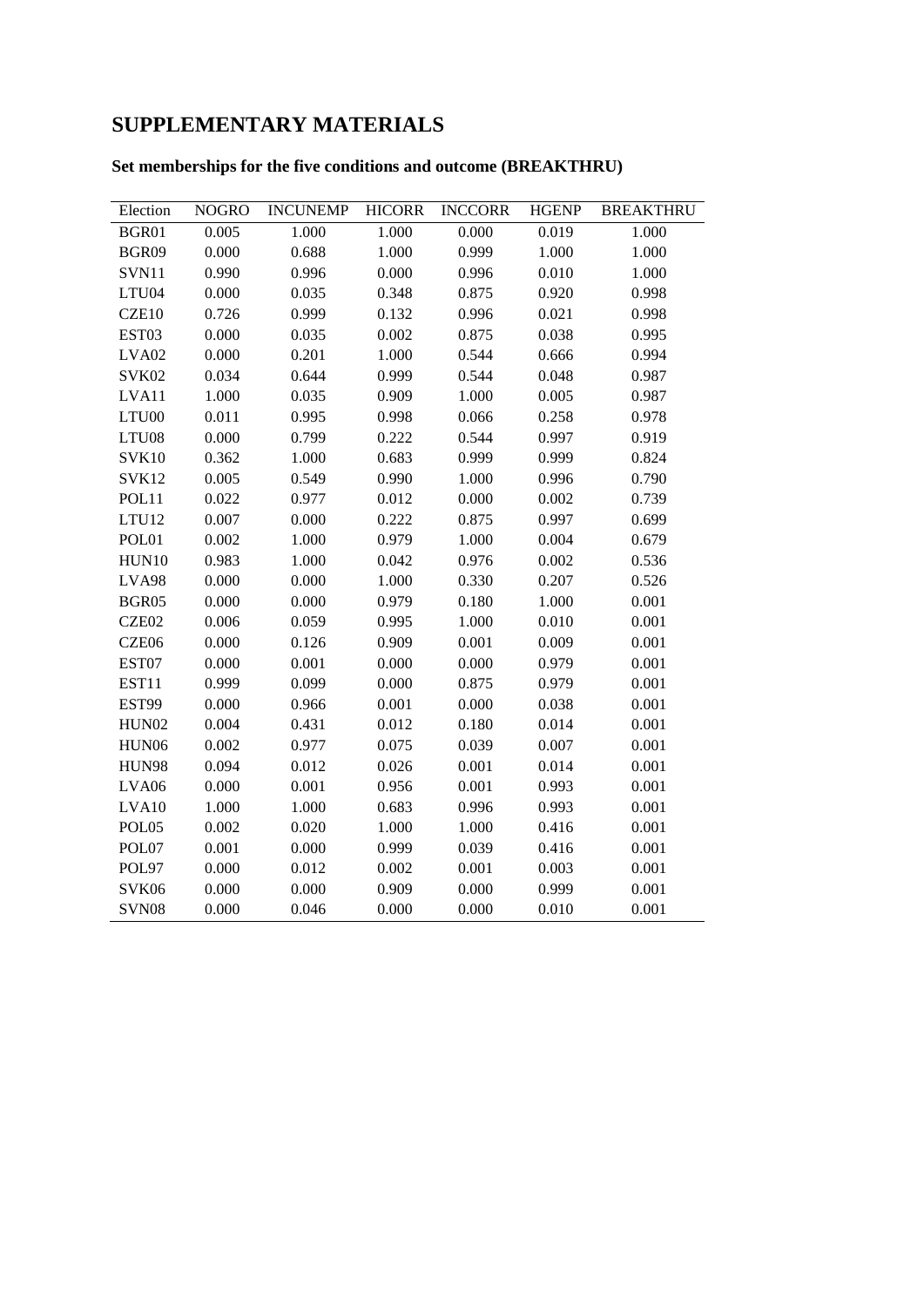### **Truth table (outcome: BREAKTHRU)**

| Row number              | <b>NOGRO</b>            | INCUNEMP         | <b>HICORR</b>           | <b>INCCORR</b>        | <b>HGENP</b>             | <b>DUT</b>              | $\blacksquare$        | $\overline{\text{end}}$ | PRI   | cases                      |
|-------------------------|-------------------------|------------------|-------------------------|-----------------------|--------------------------|-------------------------|-----------------------|-------------------------|-------|----------------------------|
| 23                      | $\mathbf{1}$            | $\bf{0}$         | $\overline{\mathbf{1}}$ | $\mathbf{1}$          | $\bf{0}$                 | $\mathbf{1}$            | $\mathbf{1}$          | 0.989                   | 0.988 | <b>LVA11</b>               |
| 16                      | $\bf{0}$                | $\mathbf{1}$     | $\mathbf{1}$            | $\mathbf{1}$          | $\mathbf{1}$             | $\mathbf{1}$            | 3                     | 0.982                   | 0.977 | <b>BGR09,SVK10,SVK12</b>   |
| $\overline{12}$         | $\overline{\mathbf{0}}$ | $\mathbf{1}$     | $\overline{\mathbf{0}}$ | $\mathbf{1}$          | $\mathbf{1}$             | $\mathbf{1}$            | $\mathbf{1}$          | 0.977                   | 0.968 | LTU08                      |
| 14                      | $\boldsymbol{\theta}$   | $\boldsymbol{l}$ | $\boldsymbol{l}$        | $\boldsymbol{\theta}$ | $\boldsymbol{l}$         | $\boldsymbol{l}$        | $\boldsymbol{\theta}$ | 0.955                   | 0.946 |                            |
| 31                      | $\mathbf{1}$            | $\mathbf{1}$     | $\mathbf{1}$            | $\mathbf{1}$          | $\bf{0}$                 | $\overline{?}$          | $\bf{0}$              | 0.940                   | 0.910 |                            |
| $\overline{\mathbf{4}}$ | $\bf{0}$                | $\bf{0}$         | $\bf{0}$                | $\mathbf{1}$          | 1                        | $\mathbf{1}$            | $\overline{2}$        | 0.929                   | 0.907 | LTU04,LTU12                |
| 13                      | $\bf{0}$                | $\mathbf{1}$     | $\mathbf{1}$            | $\bf{0}$              | $\bf{0}$                 | $\mathbf{1}$            | $\overline{2}$        | 0.917                   | 0.914 | BGR01,LTU00                |
| 10                      | $\bf{0}$                | $\mathbf{1}$     | $\bf{0}$                | $\bf{0}$              | $\mathbf{1}$             | $\ddot{ }$              | $\bf{0}$              | 0.865                   | 0.838 |                            |
| 24                      | $\mathbf{1}$            | $\bf{0}$         | $\mathbf{1}$            | $\mathbf{1}$          | $\mathbf{1}$             | $\overline{\mathbf{r}}$ | $\bf{0}$              | 0.857                   | 0.663 |                            |
| 29                      | $\mathbf{1}$            | $\mathbf{1}$     | $\mathbf{1}$            | $\bf{0}$              | $\bf{0}$                 | $\overline{?}$          | 0                     | 0.838                   | 0.604 |                            |
| 27                      | $\mathbf{1}$            | $\mathbf{1}$     | $\bf{0}$                | $\mathbf{1}$          | 0                        | $\mathbf{1}$            | 3                     | 0.834                   | 0.798 | <b>CZE10,HUN10,SVN11</b>   |
| 3                       | $\bf{0}$                | $\bf{0}$         | 0                       | 1                     | $\bf{0}$                 | $\mathbf{1}$            | $\mathbf{1}$          | 0.827                   | 0.822 | <b>EST03</b>               |
| 19                      | $\mathbf{1}$            | $\bf{0}$         | $\bf{0}$                | $\mathbf{1}$          | $\bf{0}$                 | $\overline{\mathbf{r}}$ | $\bf{0}$              | 0.801                   | 0.741 |                            |
| 15                      | 0                       | 1                | 1                       | 1                     | 0                        | 1                       | $\overline{2}$        | 0.798                   | 0.752 | POL01,SVK02                |
| 8                       | $\bf{0}$                | $\bf{0}$         | $\mathbf{1}$            | $\mathbf{1}$          | 1                        | $\mathbf{1}$            | $\mathbf{1}$          | 0.781                   | 0.707 | LVA02                      |
| 30                      | $\mathbf{1}$            | 1                | $\mathbf{1}$            | $\theta$              | 1                        | $\overline{2}$          | $\theta$              | 0.775                   | 0.605 |                            |
| 22                      | $\mathbf{1}$            | $\overline{0}$   | $\mathbf{1}$            | $\overline{0}$        | 1                        | $\gamma$                | $\Omega$              | 0.762                   | 0.554 |                            |
| 21                      | $\mathbf{1}$            | $\theta$         | $\mathbf{1}$            | $\theta$              | $\theta$                 | 9                       | $\theta$              | 0.676                   | 0.421 |                            |
| 11                      | $\overline{0}$          | $\mathbf{1}$     | $\overline{0}$          | $\mathbf{1}$          | $\overline{0}$           | $\gamma$                | $\overline{0}$        | 0.651                   | 0.610 |                            |
| 25                      | $\boldsymbol{l}$        | 1                | $\theta$                | $\theta$              | $\overline{\mathcal{O}}$ | $\theta$                | $\theta$              | 0.622                   | 0.139 |                            |
| 28                      | 1                       | $\mathbf{1}$     | $\overline{0}$          | $\mathbf{1}$          | $\mathbf{1}$             | $\gamma$                | $\overline{0}$        | 0.469                   | 0.288 |                            |
| 5                       | $\theta$                | $\theta$         | $\mathbf{1}$            | $\Omega$              | $\overline{0}$           | $\overline{0}$          | 3                     | 0.444                   | 0.325 | CZE06,LVA98,POL07          |
| $\overline{7}$          | $\overline{0}$          | $\overline{0}$   | $\mathbf{1}$            | 1                     | $\overline{0}$           | $\overline{0}$          | $\overline{2}$        | 0.414                   | 0.320 | CZE02, POL05               |
| 32                      | $\mathbf{1}$            | $\mathbf{1}$     | $\mathbf{1}$            | $\mathbf{1}$          | $\mathbf{1}$             | $\mathbf{0}$            | $\mathbf{1}$          | 0.393                   | 0.246 | LVA10                      |
| $\overline{2}$          | $\overline{0}$          | $\overline{0}$   | $\overline{0}$          | $\overline{0}$        | $\mathbf{1}$             | $\overline{0}$          | 1                     | 0.297                   | 0.187 | EST07                      |
| 6                       | $\overline{0}$          | $\Omega$         | $\mathbf{1}$            | $\Omega$              | $\mathbf{1}$             | $\overline{0}$          | 3                     | 0.274                   | 0.189 | BGR05,LVA06,SVK06          |
| 17                      | $\boldsymbol{l}$        | 0                | $\theta$                | $\theta$              | $\theta$                 | $\theta$                | $\theta$              | 0.252                   | 0.032 |                            |
| 9                       | $\overline{0}$          | 1                | $\mathbf{0}$            | $\overline{0}$        | $\overline{0}$           | $\mathbf{0}$            | 3                     | 0.239                   | 0.168 | EST99,HUN06,POL11          |
| 26                      | $\mathbf{1}$            | $\mathbf{1}$     | $\overline{0}$          | $\Omega$              | $\mathbf{1}$             | $\gamma$                | $\overline{0}$        | 0.163                   | 0.052 |                            |
| 18                      | 1                       | $\Omega$         | $\overline{0}$          | $\Omega$              | 1                        | $\overline{?}$          | $\Omega$              | 0.146                   | 0.027 |                            |
| $\mathbf{1}$            | $\overline{0}$          | $\overline{0}$   | $\boldsymbol{0}$        | $\overline{0}$        | $\overline{0}$           | $\overline{0}$          | $\overline{4}$        | 0.066                   | 0.053 | HUN98, HUN02, POL97, SVN08 |
|                         |                         |                  |                         |                       |                          |                         |                       |                         |       |                            |

**Notes**: bold – rows above consistency cut-off (threshold); italics – rows examined because of contradictory simplifying assumptions.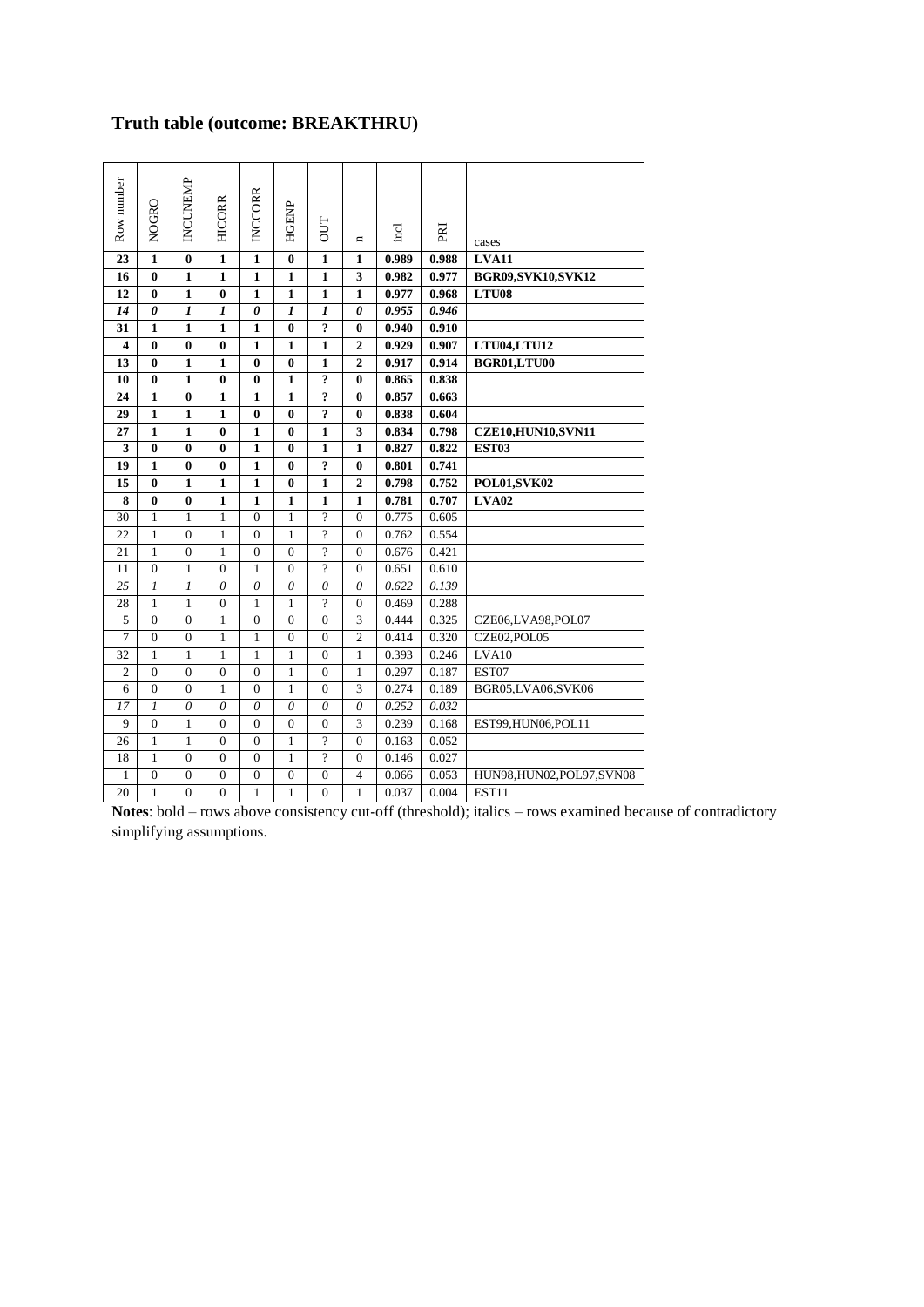# **Truth table (outcome: ~BREAKTHRU)**

| Row number              | <b>NOGRO</b>            | INCUNEMP                | <b>HICORR</b>         | <b>INCCORR</b>          | <b>HGENP</b>          | <b>DUT</b>       | $\blacksquare$          | incl  | PRI   | cases                   |  |
|-------------------------|-------------------------|-------------------------|-----------------------|-------------------------|-----------------------|------------------|-------------------------|-------|-------|-------------------------|--|
| 20                      | $\mathbf{1}$            | $\bf{0}$                | $\bf{0}$              | $\mathbf{1}$            | $\mathbf{1}$          | $\mathbf{1}$     | $\mathbf{1}$            | 0.996 | 0.996 | <b>EST11</b>            |  |
| 18                      | $\mathbf{1}$            | $\bf{0}$                | $\bf{0}$              | 0                       | $\mathbf{1}$          | $\ddot{ }$       | $\mathbf{0}$            | 0.976 | 0.973 |                         |  |
| 17                      | $\boldsymbol{l}$        | $\boldsymbol{\theta}$   | $\boldsymbol{\theta}$ | $\theta$                | $\boldsymbol{\theta}$ | $\boldsymbol{l}$ | 0                       | 0.975 | 0.968 |                         |  |
| 26                      | $\mathbf{1}$            | $\mathbf{1}$            | $\bf{0}$              | $\bf{0}$                | $\mathbf{1}$          | ?                | $\bf{0}$                | 0.954 | 0.948 |                         |  |
| $\mathbf{1}$            | $\overline{\mathbf{0}}$ | $\overline{\mathbf{0}}$ | $\bf{0}$              | $\overline{\mathbf{0}}$ | $\bf{0}$              | $\overline{1}$   | $\overline{\mathbf{4}}$ | 0.947 | 0.947 | HUN98,HUN02,POL97,SVN08 |  |
| 25                      | 1                       | $\boldsymbol{l}$        | $\boldsymbol{\theta}$ | 0                       | $\boldsymbol{\theta}$ | $\boldsymbol{l}$ | $\boldsymbol{\theta}$   | 0.939 | 0.861 |                         |  |
| $\overline{2}$          | $\bf{0}$                | $\bf{0}$                | $\bf{0}$              | $\bf{0}$                | $\mathbf{1}$          | $\mathbf{1}$     | $\mathbf{1}$            | 0.838 | 0.813 | EST07                   |  |
| 6                       | $\bf{0}$                | $\bf{0}$                | $\mathbf{1}$          | $\bf{0}$                | $\mathbf{1}$          | $\mathbf{1}$     | 3                       | 0.831 | 0.811 | BGR05,LVA06,SVK06       |  |
| 32                      | $\mathbf{1}$            | $\mathbf{1}$            | $\mathbf{1}$          | $\mathbf{1}$            | $\mathbf{1}$          | $\mathbf{1}$     | $\mathbf{1}$            | 0.802 | 0.754 | <b>LVA10</b>            |  |
| 28                      | $\mathbf{1}$            | $\mathbf{1}$            | $\bf{0}$              | $\mathbf{1}$            | $\mathbf{1}$          | $\ddot{\cdot}$   | $\bf{0}$                | 0.786 | 0.712 |                         |  |
| $\boldsymbol{9}$        | $\bf{0}$                | $\mathbf{1}$            | $\bf{0}$              | $\bf{0}$                | $\bf{0}$              | $\mathbf{1}$     | 3                       | 0.779 | 0.759 | EST99,HUN06,POL11       |  |
| 21                      | $\mathbf{1}$            | $\overline{0}$          | $\mathbf{1}$          | $\theta$                | $\theta$              | $\overline{2}$   | $\Omega$                | 0.764 | 0.579 |                         |  |
| 29                      | $\mathbf{1}$            | $\mathbf{1}$            | $\mathbf{1}$          | $\overline{0}$          | $\overline{0}$        | $\overline{?}$   | $\mathbf{0}$            | 0.752 | 0.396 |                         |  |
| $\overline{7}$          | $\overline{0}$          | $\mathbf{0}$            | $\mathbf{1}$          | $\mathbf{1}$            | $\overline{0}$        | $\mathbf{0}$     | $\overline{2}$          | 0.725 | 0.680 | CZE02, POL05            |  |
| 24                      | $\mathbf{1}$            | $\overline{0}$          | $\mathbf{1}$          | $\mathbf{1}$            | $\mathbf{1}$          | $\gamma$         | $\Omega$                | 0.718 | 0.337 |                         |  |
| 22                      | $\mathbf{1}$            | $\Omega$                | $\mathbf{1}$          | $\Omega$                | 1                     | 9                | $\Omega$                | 0.704 | 0.446 |                         |  |
| 5                       | $\overline{0}$          | $\Omega$                | 1                     | $\Omega$                | $\Omega$              | $\overline{0}$   | 3                       | 0.684 | 0.617 | CZE06,LVA98,POL07       |  |
| 30                      | $\mathbf{1}$            | $\mathbf{1}$            | $\mathbf{1}$          | $\theta$                | $\mathbf{1}$          | $\overline{?}$   | $\overline{0}$          | 0.655 | 0.395 |                         |  |
| 8                       | $\overline{0}$          | $\mathbf{0}$            | $\mathbf{1}$          | $\mathbf{1}$            | $\mathbf{1}$          | $\mathbf{0}$     | 1                       | 0.471 | 0.293 | LVA02                   |  |
| 11                      | $\theta$                | 1                       | $\overline{0}$        | $\mathbf{1}$            | $\theta$              | $\gamma$         | $\Omega$                | 0.454 | 0.390 |                         |  |
| 19                      | $\mathbf{1}$            | $\overline{0}$          | $\overline{0}$        | 1                       | $\overline{0}$        | $\gamma$         | $\Omega$                | 0.429 | 0.259 |                         |  |
| 31                      | $\mathbf{1}$            | $\mathbf{1}$            | $\mathbf{1}$          | $\mathbf{1}$            | $\overline{0}$        | $\gamma$         | $\overline{0}$          | 0.394 | 0.090 |                         |  |
| 12                      | $\overline{0}$          | $\mathbf{1}$            | $\boldsymbol{0}$      | 1                       | $\mathbf{1}$          | $\overline{0}$   | $\mathbf{1}$            | 0.312 | 0.032 | LTU08                   |  |
| 10                      | $\overline{0}$          | $\mathbf{1}$            | $\overline{0}$        | $\overline{0}$          | $\mathbf{1}$          | $\gamma$         | $\mathbf{0}$            | 0.303 | 0.162 |                         |  |
| $\overline{4}$          | $\overline{0}$          | $\overline{0}$          | $\overline{0}$        | $\mathbf{1}$            | $\mathbf{1}$          | $\overline{0}$   | $\overline{c}$          | 0.263 | 0.033 | LTU04,LTU12             |  |
| 15                      | $\theta$                | 1                       | $\mathbf{1}$          | $\mathbf{1}$            | $\overline{0}$        | $\overline{0}$   | $\overline{c}$          | 0.249 | 0.074 | POL01,SVK02             |  |
| 16                      | $\overline{0}$          | $\mathbf{1}$            | $\mathbf{1}$          | $\mathbf{1}$            | $\mathbf{1}$          | $\boldsymbol{0}$ | 3                       | 0.227 | 0.023 | BGR09,SVK10,SVK12       |  |
| 14                      | $\theta$                | $\boldsymbol{l}$        | $\mathfrak{1}$        | $\theta$                | $\mathfrak{1}$        | $\theta$         | $\theta$                | 0.211 | 0.054 |                         |  |
| $\overline{\mathbf{3}}$ | $\overline{0}$          | $\overline{0}$          | $\mathbf{0}$          | $\mathbf{1}$            | $\overline{0}$        | $\mathbf{0}$     | 1                       | 0.199 | 0.178 | EST03                   |  |
| 27                      | $\mathbf{1}$            | $\mathbf{1}$            | $\mathbf{0}$          | $\mathbf{1}$            | $\overline{0}$        | $\mathbf{0}$     | 3                       | 0.193 | 0.015 | CZE10,HUN10,SVN11       |  |
| 13                      | $\boldsymbol{0}$        | $\mathbf{1}$            | $\mathbf{1}$          | $\overline{0}$          | $\boldsymbol{0}$      | $\boldsymbol{0}$ | $\overline{2}$          | 0.115 | 0.086 | BGR01,LTU00             |  |
| 23                      | $\mathbf{1}$            | $\overline{0}$          | $\mathbf{1}$          | 1                       | $\overline{0}$        | $\overline{0}$   | 1                       | 0.059 | 0.012 | LVA11                   |  |

**Notes**: bold – rows above consistency cut-off (threshold); italics – rows examined because of contradictory simplifying assumptions.